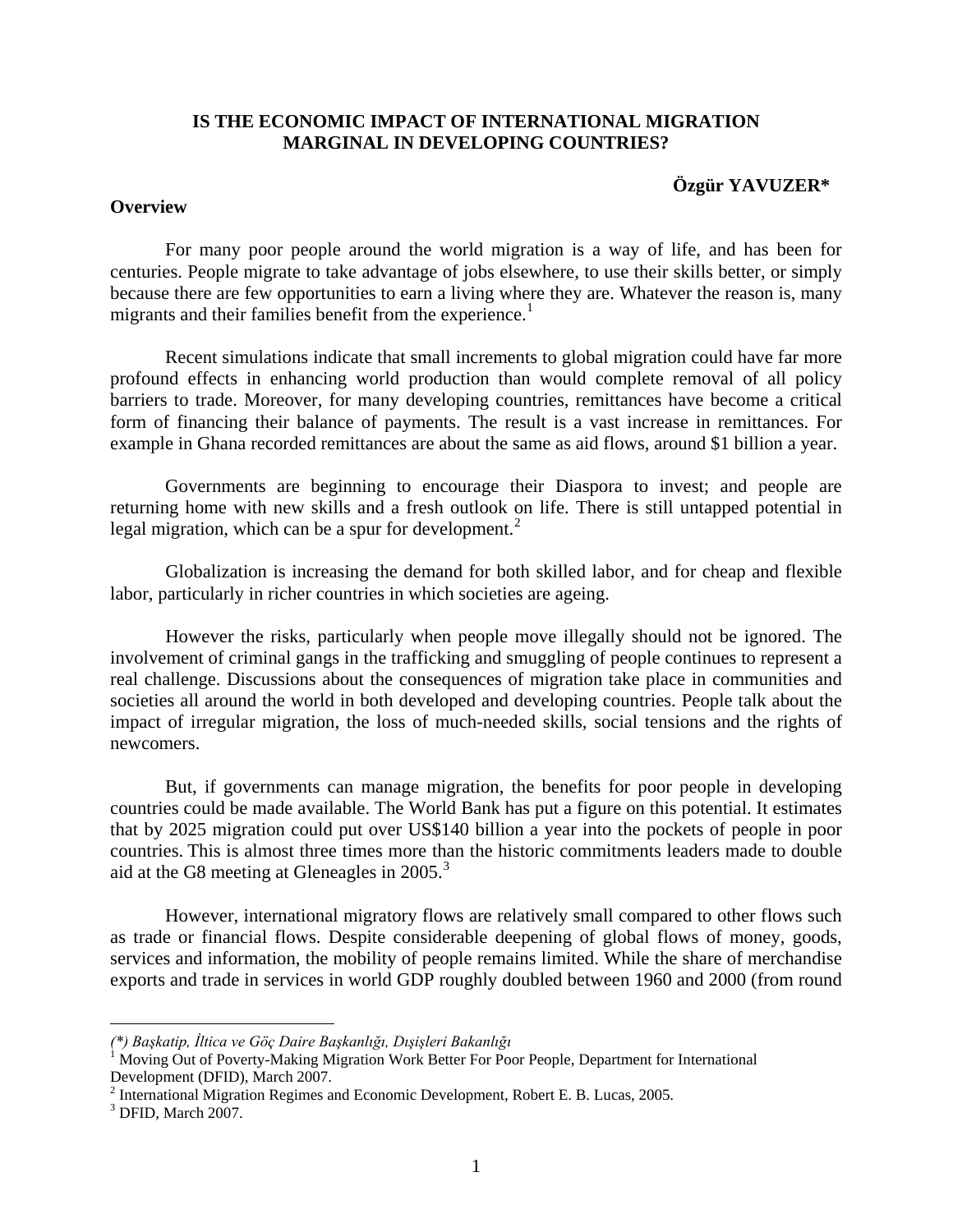10 to 20 per cent and 3 to 5 per cent respectively), the share of international migrants in world population has not risen that dramatically (from around 2. 5 to 3 per cent).<sup>[4](#page-1-0)</sup>

 The links between international migration and economic development in the lower income countries is two-way: development affects migration and migration affects development. The effects of development on migration and of migration upon development are intimately linked and both influences are controversial.<sup>[5](#page-1-1)</sup>

## *Labor Market Response to Migration*

Virtually all of the evidence indicates that tighter labor markets at home discourage departure. Economic theory offers few unambiguous, hypothesized effects of emigration upon local labor markets. Emigration probably does reduce labor supply overall, and more specifically reduces the availability of the departing labor categories, even in the longer run. Whether this results in increased wages or diminished unemployment in the market for workers, similar to those who are leaving, depends upon institutional barriers to wage flexibility in that particular market, upon the prevalence of surplus labor of this type, the role of international trade in the relevant product markets, ability of others to acquire skills rapidly or relocate residence to take up vacated positions, and the passage of time.

The cross market effects are even more ambiguous: little can be said a priori about the effects of skilled labor departure on wages or employment of the less skilled, or about the consequences of emigration from one region for trickle down gains elsewhere. Suffice to say that in the end the responses across the many differentiated domestic labor markets impacted by substantial emigration are almost impossible to characterize a priori. Evidence is clearly required.

The first is the set of countries where departing workers are indeed easily replaced with no discernible loss in output or rise in wages at home. This may occur where emigration is very small in relation to the overall labor market, where those departing were previously unemployed, or where departing employed workers are easily replaced through migration or training without significant decline in worker quality. This may have been largely true of Bangladesh, India, Indonesia and Sri Lanka for example.

A second set of cases is situations where significant upward pressure on wages is discernible. To some extent Pakistan appears to fit into this setting, given the fairly clear connection between wages of skilled construction workers and emigration to the Gulf, a connection which has continued over the last three decades, and there are weaker indications that wages of unskilled construction workers and possibly of agricultural workers may also have been enhanced. Similarly, real wages in the Philippines appear to have responded remarkably closely to out migration. This is notably true in Philippine manufacturing, though any trickle down effect on agricultural wages appears weak in this context, in part because less recruiting takes place from lower income agricultural areas than in Pakistan.

<span id="page-1-0"></span><sup>&</sup>lt;sup>4</sup> Migration and Development, Dhananjayan Sriskandarajah, Institute for Public Policy Research, Global Commission on International Migration, September 2005.

<span id="page-1-1"></span><sup>5</sup> Lucas, 2005.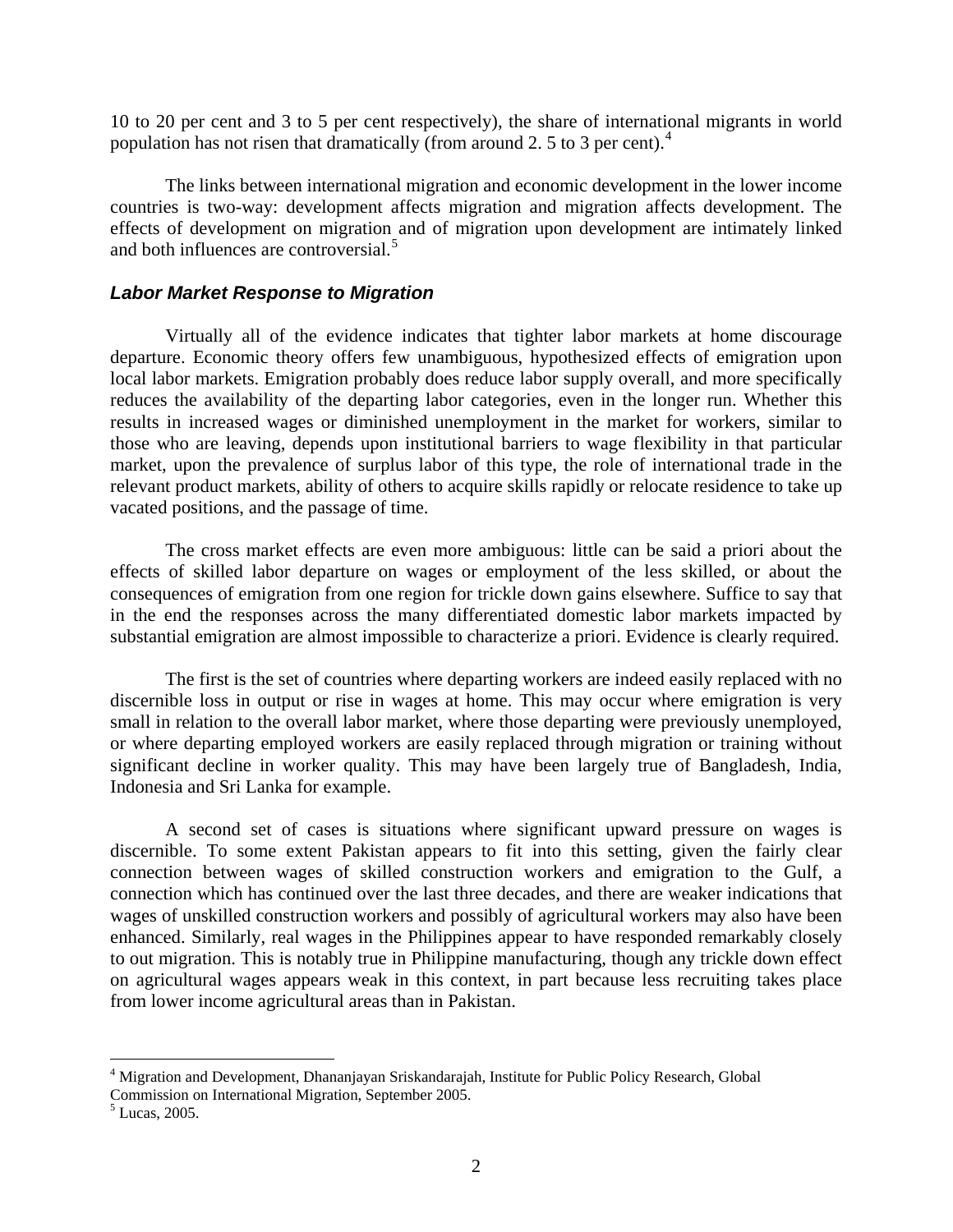No matter whether emigration thus results in tighter labor markets by replacing emigrants with underemployed or unemployed people without significant wage increments as in the first set of countries, or whether wages are drawn up through emigration as in the second set, both types of examples appear to indicate labor market gains for those who remain at home. The experience of Albania even suggests the possibility that emigration may serve a positive role in job creation, in that case by easing the transition to private sector employment.

Yet there is a less positive possibility, namely when emigration of skilled personnel restricts labor demand and hence employment opportunities of less skilled counterparts who remain at home.<sup>[6](#page-2-0)</sup>

### *Emigration of Highly Skilled*

There are increasing concerns about the loss of skilled and professional workers from developing countries as evidence suggests that 'brain drain' is now far greater than a few decades ago. For example, the number of highly skilled emigrants from Africa increased from 1,800 a year, on average, during 1960-19[7](#page-2-1)5 to 4,400 during 1975-1984 and 23,000 during 1984-1987.<sup>7</sup> There are obvious benefits to individuals – in terms of career opportunities and earnings – and to sending countries in the form of remittances and enhanced skills offered by migrants on their return. However, these outflows can have detrimental effects on the sending country, which loses scarce human capital.

The impact of highly skilled migration, particularly of health and education professionals, varies from country to country. Some countries, such as the Philippines and India, invest in training health workers for export; and remittance earnings are seen as an important benefit. For other countries – especially small nations and the poorest countries in Africa – the impact on their health systems can be more severe. Jamaica loses roughly 8% of its registered nurses and more than 20% of its specialist nurses annually. Most go to the US or the UK. As a result it has only 11.3 nurses per 10,000 people (compared to US at 93 per 10,000).<sup>[8](#page-2-2)</sup> However, to relate the state of a nation's health to the increasing emigration of medical professionals, or conversely, to their presence, is to take too narrow a view of how health is delivered to a population.<sup>[9](#page-2-3)</sup>

It is important to recognize that brain drain does not necessarily lead to brain strain. For example, highly-skilled migrant workers who would not have otherwise been employed effectively in the domestic labor market due to an oversupply of workers with those skills do not necessarily represent a loss to the economy when they migrate. The sector they left may be able to develop and thrive despite the leakage of these workers and the sending country's economy may actually benefit from remittances that migrant workers send home. Early evidence from India's IT sector suggests that the impact of mobility have not had clearly adverse impacts Hence, the Philippines continues to encourage its skilled workers to migrate despite a very high proportion of the country's workers already being abroad. Similarly, there have even been calls India for a special 'emigration ministry' whose sole purpose would be to 'export as many Indians

<span id="page-2-0"></span> $<sup>6</sup>$  Lucas, 2005.</sup>

International Migration, Remittances and the Brain Drain, C. Ozden & M.Schiff, World Bank, 2005.

<span id="page-2-2"></span><span id="page-2-1"></span>Global Poaching: Jamaica's Brain Drain Econ-Atrocity Bulletin, B. Wyss, 2004.

<span id="page-2-3"></span><sup>&</sup>lt;sup>9</sup> Globalization, Skilled Migration and Poverty Alleviation: Brain Drain in Context, R. Skeldon, 2005.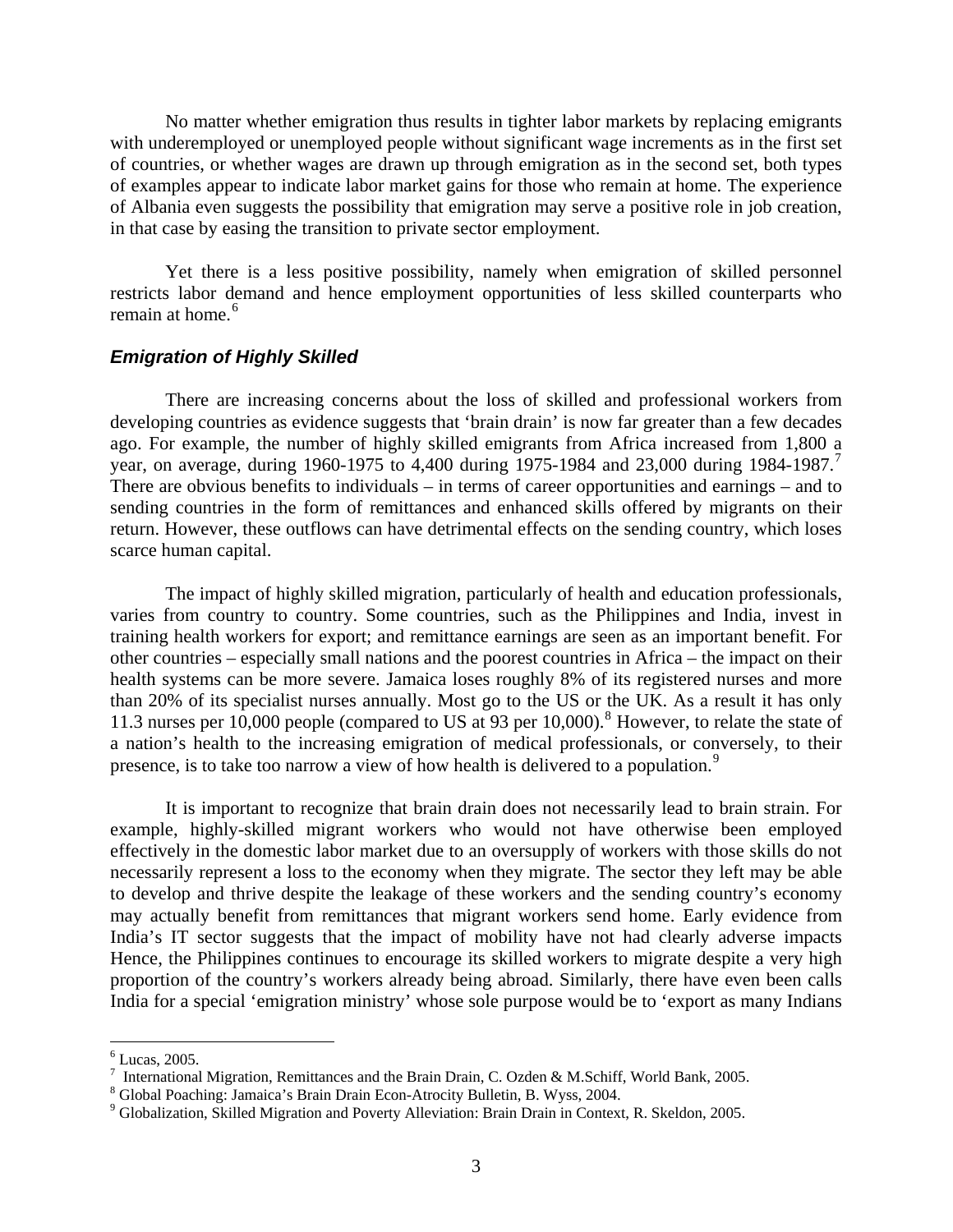as possible' because it is seen as in India's interest to have a large, prosperous, influential and skilled Diaspora.

 In other words, emigration of skilled workers must be seen in the context of the requirements of the country in question. This importance of context means that the first step in addressing the negative impacts of the emigration of highly-skilled workers is identification.<sup>[10](#page-3-0)</sup>

## *Poverty Reduction*

For poor people, opportunities to migrate into low-skilled jobs can and do offer a rapid route out of poverty. Economic analysis suggests that if global trends over the last thirty years continue, temporary migration to industrialized countries may lead to gains of as much as US\$300 billion a year in 2025, shared equally between people in developing and developed countries. Much of the gain would come from the migration of unskilled workers to meet labor market needs.

Migration can benefit poor people, poor communities and developing countries. Migration can help individuals and their families to increase their income, learn new skills, improve their social status, build up assets and improve their quality of life. For communities and developing countries, emigration can relieve labor-market and political pressures; result in money being sent home (commonly known as remittances); increase trade and financial investment from abroad; and lead to support from migrant communities (Diaspora) such as technology transfer, tourism and charitable activities.

The benefits of migration are not realized when developing countries lack the capacity to manage internal and external movements, lose their 'best' people and fail to make the most of Diaspora activities – including remittances. In destination areas an inflow of migrants can lead to decreased wages, unemployment and social and political tensions. Well-managed migration regimes can help to make the most of the potential benefits and reduce the risks when people move.

If well managed, migration has the potential to support the achievement of the Millennium Development Goals (MDGs) and to improve poor people's lives. It is important therefore, that development policy and planning to reduce poverty takes account of the complexity of migration, and the different ways in which poor men, women and children may benefit from, or lose out as a result of, migration.<sup>[11](#page-3-1)</sup>

## *Remittances*

In 2006 international remittances to developing countries through formal channels were US\$221,3 billion in total. The World Bank estimates that in 2007 the figure will exceed US\$239,7 billion. In addition, there are large transfers of money through informal channels – sent in letters or carried by someone travelling home.<sup>[12](#page-3-2)</sup>

<sup>&</sup>lt;sup>10</sup> Sriskandarajah, 2005.

<span id="page-3-1"></span><span id="page-3-0"></span> $^{11}$  DFID, 2005.

<span id="page-3-2"></span><sup>&</sup>lt;sup>12</sup> World Bank (2007) Global Economic Prospects.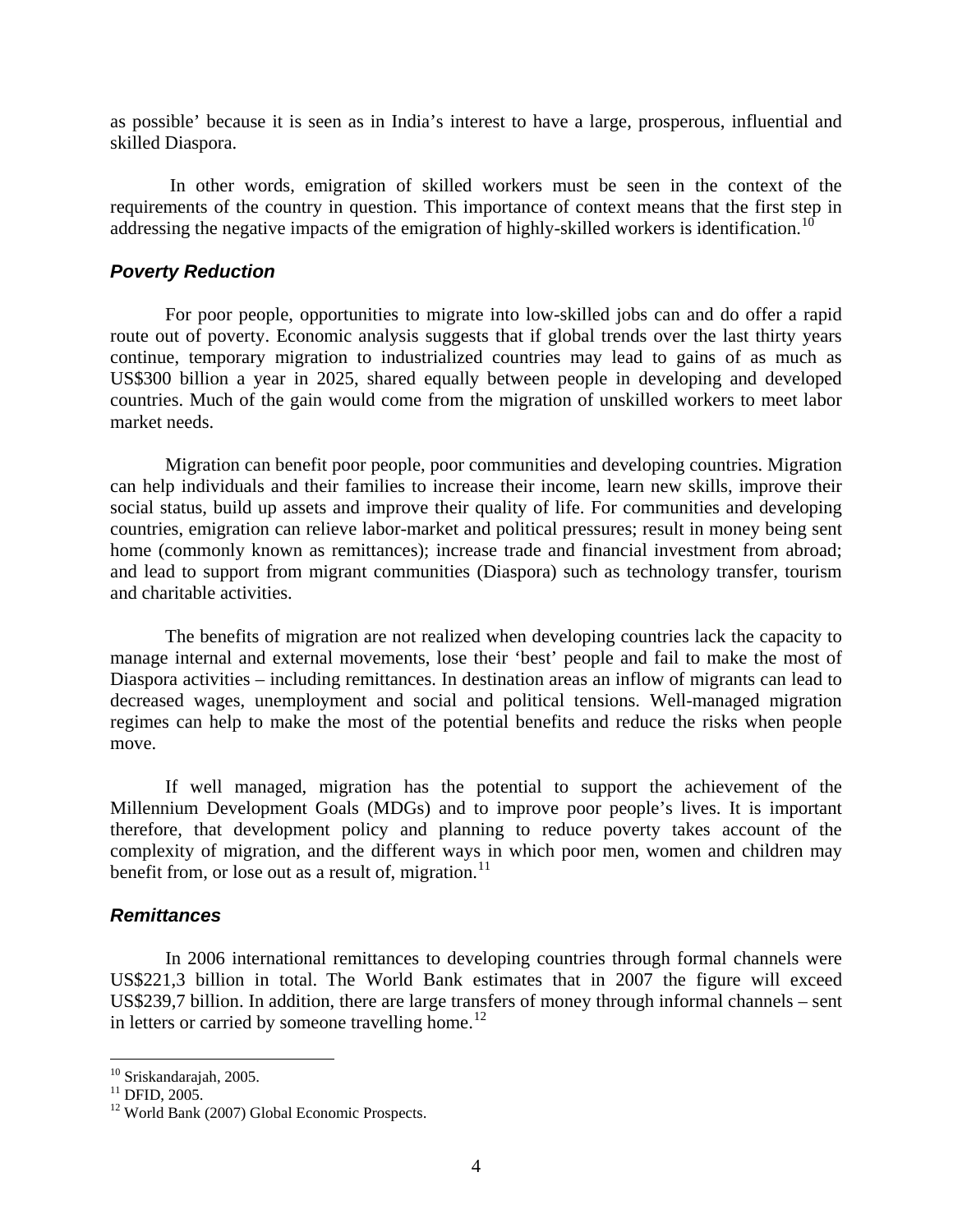Flows of remittances are relatively predictable, stable and rising. This is likely to continue despite the fact that remittances tend to decline between first and second generation migrants as they become integrated into their new homes. Unlike other types of foreign income, remittances can rise to meet the needs of ordinary people during times of crisis. For example, remittances to Afghanistan, Somalia, Central America and the Balkans have helped people and communities get their lives back together following conflict and natural disasters. More recently, banks and money-transfer companies in the UK noticed a sharp increase in remittances as many people sent money to help their families and communities following the tsunami that affected 14 countries in December 2004 and the earthquake in Pakistan in October 2005.

There have been a few cases where remittances do not increase in times of crisis. A recent study found this to be the case in Jordan and Morocco as well as in Turkey. The most likely explanation was that migrant workers chose to keep more of their savings in their host country during periods of economic trouble in the home country, because there is reduced confidence in their country's financial systems. $^{13}$  $^{13}$  $^{13}$ 

### World Remittances 2007[14](#page-4-1)

| (US\$ billion)                  | 1995  | 2000    | 2001                    | 2002 | 2003                         | 2004  | 2005        | 2006      | 2007e |
|---------------------------------|-------|---------|-------------------------|------|------------------------------|-------|-------------|-----------|-------|
| <b>Inward remittance flows</b>  | 101.6 | - 131.5 | 146.8                   |      | 169.5 205.6 231.3            |       | 262.7       | $297.1*$  | 317.7 |
| All developing countries        | 575   | 84.5    |                         |      | 95.6 115.9 143.6 161.3 191.2 |       |             | 2213      | 2397  |
| <b>Outward remittance flows</b> | 98.6  |         | 110.1 118.8 131.3 146.8 |      |                              |       | 166.2 183.4 | $207.0**$ |       |
| All developing countries        | 12.4  | 11.5    | $13.6 \t20.4$           |      | 23.8                         | 30. 9 | 36.O        | 44.2      |       |

• Top 10 remittance recipients in 2007: India (\$27.0 bn), China (\$25.7 bn), Mexico (\$25.0 bn), Philippines (\$17.0 bn), France (\$12.5 bn), Spain (\$8.9 bn), Belgium (\$7.2 bn), United Kingdom (\$7.0 bn), Germany (\$7.0 bn), Romania (\$6.8 bn).

• Top 10 remittance recipients in 2006 (percentage of GDP): Tajikistan (36.2%), Moldova (36.2%), Tonga (32.3%), Kyrgyz Republic (27.4%), Honduras (25.6%), Lesotho (24.5%), Guyana (24.3%), Lebanon (22.8%), Haiti (21.6%), Jordan (20.3%).

• Top 10 remittance senders in 2006: United States (\$42.2 bn), Saudi Arabia (\$15.6 bn), Switzerland (\$13.8 bn), Germany (\$12.3 bn), Russian Federation (\$11.4 bn), Spain (\$11 bn), Italy (\$8.2 bn), Luxembourg (\$7.5 bn), Netherlands (\$6.7 bn), Malaysia (\$5.6 bn).

• Top 10 remittance senders in 2006 (percentage of GDP): Luxembourg (18.2%), Lebanon (18.2%), Tajikistan (14.0%), Bahrain (11.9%), Maldives (9.1%), Tonga (5.4%), Kyrgyz Republic (5.4%), Guyana (5.4%), Saudi Arabia (5.0%), Vanuatu (4.6%).

Researches suggest that remittances from one country to another and those sent within countries help to reduce poverty. Remittances can help families to meet their basic needs – buy food, see a doctor or make repairs to their home. In some cases the money received from relatives who have migrated can be enough to provide savings or investment opportunities in small-scale enterprise, to buy land or open a bank account.

Remittances can help to improve economic growth. When remittances are saved or used to make investments they help to stimulate economic growth. Even when remittances are used to buy food or health and education services, they stimulate demand for other goods and services.

<span id="page-4-0"></span><sup>&</sup>lt;sup>13</sup> Business Cycles and Workers' Remittances: How do Migrant Workers Respond to Cyclical Movements of GDP at Home? IMF WP/06/52.

<span id="page-4-1"></span><sup>&</sup>lt;sup>14</sup> Migration and Remittances Factbook, World Bank, 2008.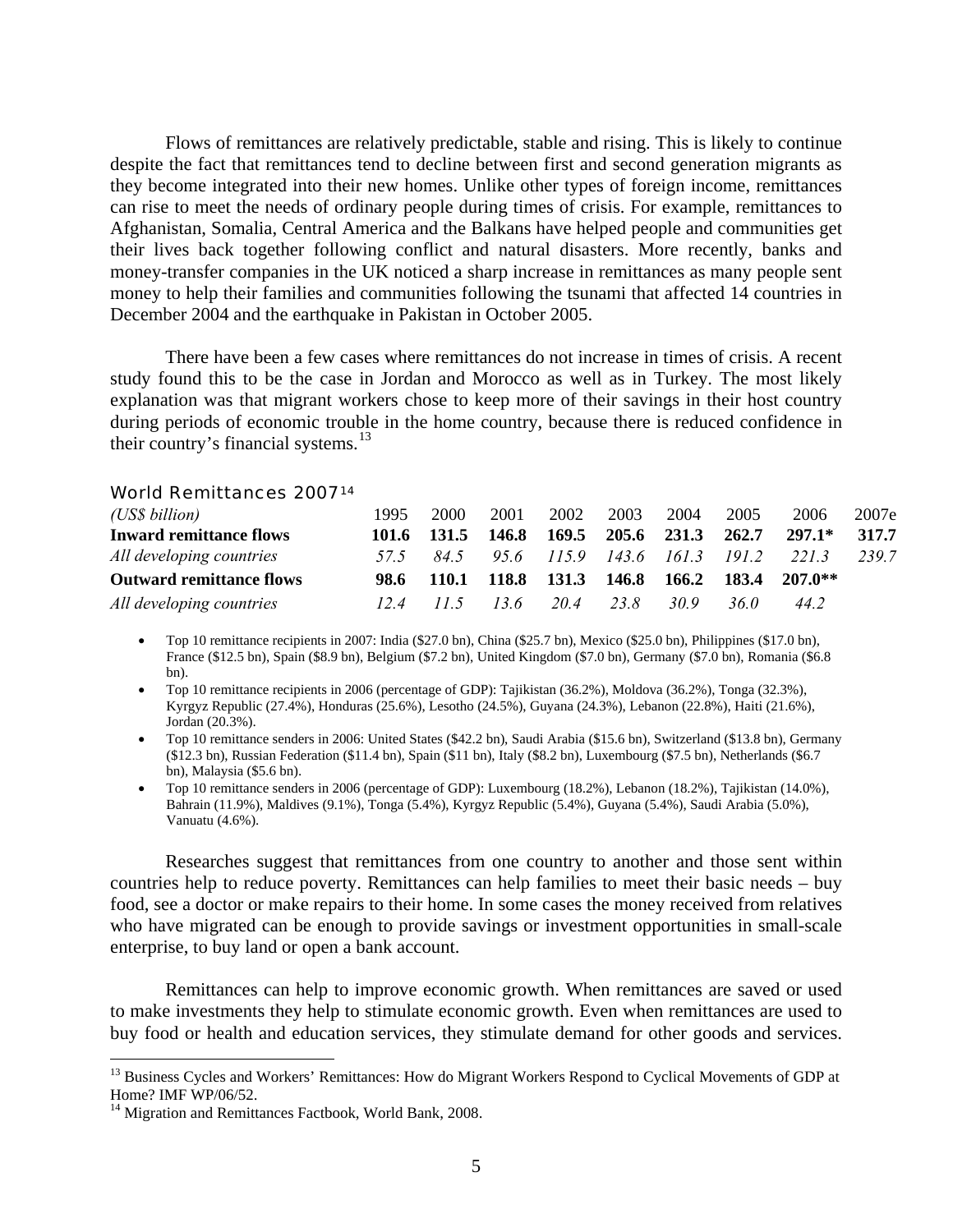This is particularly important in countries with high unemployment. Remittances are also a source of foreign exchange for some of the poorest countries and in some small economies represent a large share of gross domestic product (GDP) and of export earnings.<sup>[15](#page-5-0)</sup>

### Turkey Remittances 2007<sup>[16](#page-5-1)</sup>

| (US\$ million)<br><b>Inward remittance flows</b> | 2000<br>4,560     | 2001<br>2,786            | 2002<br>1.936            | 2003<br>729 | 2004<br>804 | 2005<br>851 | 2006<br>$1,111*$ | 2007e<br>1.200 |
|--------------------------------------------------|-------------------|--------------------------|--------------------------|-------------|-------------|-------------|------------------|----------------|
| of which                                         |                   |                          |                          |             |             |             |                  |                |
| Workers' remittances                             | 4.560             | 2,786                    | 1.936                    | 729         | 804         | 851         | 1.111            | $\cdot$ .      |
| Compensation of employees                        | $\qquad \qquad -$ | $\overline{\phantom{a}}$ | $\overline{\phantom{0}}$ |             |             | $\cdot$ .   | $\cdot$          | $\ddotsc$      |
| Migrants' transfer                               |                   | -                        | $\overline{\phantom{0}}$ |             |             |             |                  | $\ddotsc$      |

#### **Emigration, 2005**

• Stock of emigrants: 4,402,914

• Stock of emigrants as percentage of population: 6.0%

• Top 10 destination countries: Germany, France, Netherlands, Austria, United States, Saudi Arabia, Bulgaria, Greece,

Switzerland, United Kingdom.

#### **Skilled Emigration, 2000**

• Emigration rate of tertiary educated: 4.6%

• Emigration of physicians: 1,986 or 2.3% of physicians trained in the country

### **Immigration, 2005**

• Stock of immigrants: 1,328,405

• Stock of immigrants as percentage of population: 1.8%

• Female as percentage of immigrants: 52.6%

• Refugees as percentage of immigrants: 0.3%

• Top 10 source countries: Bulgaria, Germany, Serbia and Montenegro, Greece, Macedonia FYR, Netherlands, Romania, Russia, United Kingdom, Azerbaijan.

The sending of money by migrants to their families and communities is made difficult and costly by weak financial infrastructure, poor payments systems, a lack of accessible financial institutions, weak accountability and a weak regulatory environment. This means migrants frequently turn to informal channels to transfer money. Informal transfer systems are not necessarily 'bad' and, from the point of view of migrants, they can offer an inexpensive and reliable way to send money home when there are no banking or financial services available. However, transparent and accountable ways of transferring money are important to prevent financial crimes and money laundering or the diversion of funds to finance other illegal activities such as terrorism. Preventing these illegal activities is best achieved through regulated formal systems. The challenge is to create a set of rules that are flexible and inclusive enough to cover both informal and formal sector approaches.

To make the most of remittances there is a need to improve the infrastructure for sending and receiving money. This will mean having good economic policies at national level; political stability and improvements in the investment climate in origin countries; improvements in migrants' access to the formal financial sector – or 'banking the unbanked'

<span id="page-5-2"></span>Supporting migrants to use the formal financial sector might include lowering the cost of money transfers, providing them with information about the services available and helping to overcome their concerns about using formal institutions such as the need for identification.<sup>[17](#page-5-2)</sup>

<span id="page-5-0"></span><sup>15</sup> DFID, 2005.

<span id="page-5-1"></span><sup>&</sup>lt;sup>16</sup> Migration and Remittances Factbook, World Bank, 2008.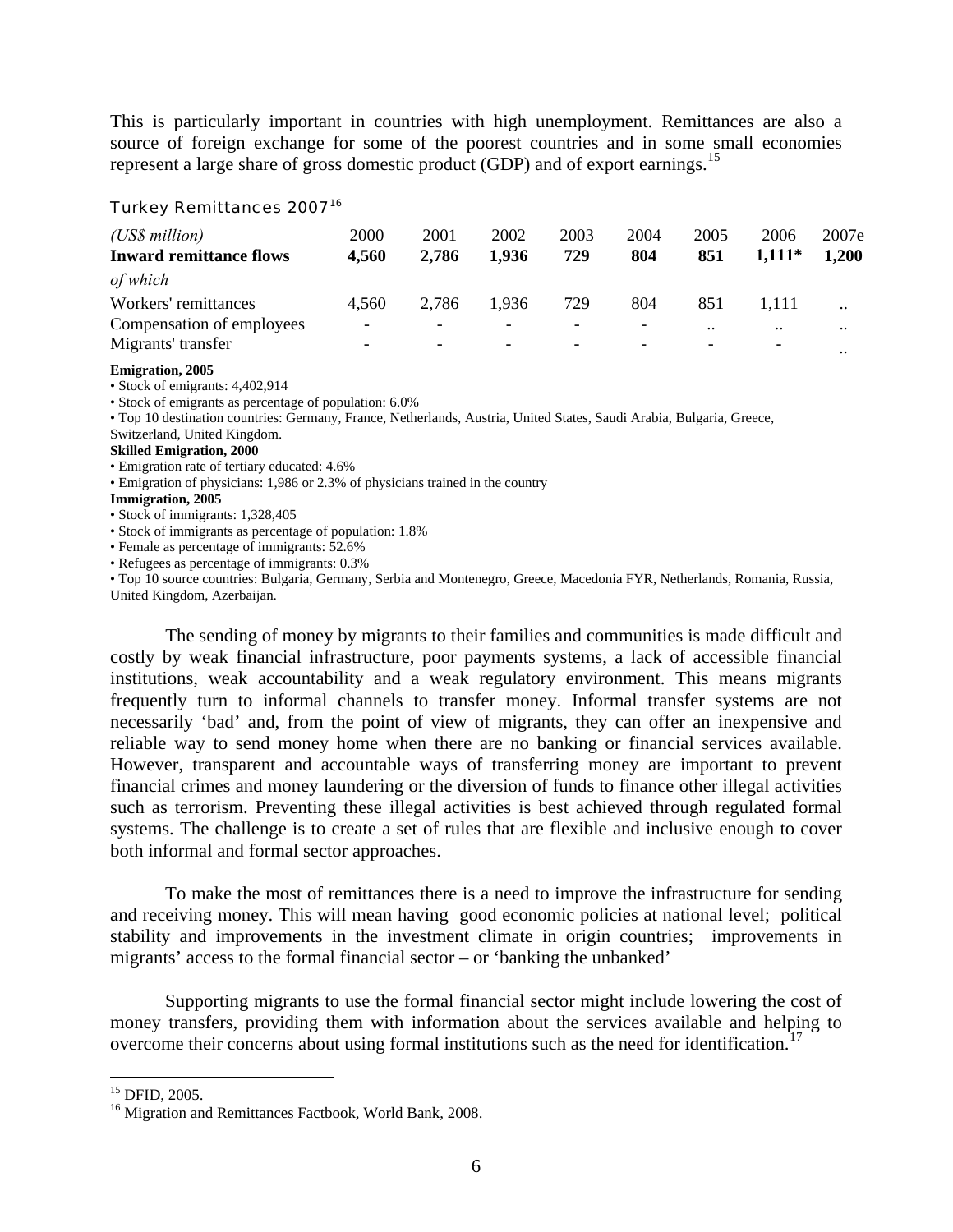In response to the growing value of remittances, some governments have started to encourage these flows. They are putting in place new legislation and regulations to make it easier to send money home. But it is important that governments do not damage what is essentially a private transaction between individuals and that there is recognition of the impacts for migrants who send money home. Remittances involve a trade off between the needs of the migrant and those of the families to whom they send money. Any attempts to increase the volume and poverty reduction impact of remittances should not place additional burden on migrants who may also be in a vulnerable situation.<sup>[18](#page-6-0)</sup>

Many governments now recognize that their diasporas can support national development from abroad. As a result they have begun to give 'their' migrants special rights, protections and recognitions. For example, in 1998 the Indian government launched a huge sale of five-year bonds guaranteed by the State Bank of India and available only to non-resident Indians. There were significant benefits to make the bonds attractive including the option of redemption in US dollars or German Marks and exemption from Indian income and wealth taxes.<sup>[19](#page-6-1)</sup> Similarly, the Philippine government has created incentives including tax breaks and privileged investment options for Filipinos abroad. Governments' involvement with their diasporas takes different forms and has differing priorities. The most immediate positive effects on poverty are likely to come from plans that aim to maximize the income that comes from remittances and goes directly to households. $20$ 

# *Conclusion*

| Positive effects                         | Negative effects                         |
|------------------------------------------|------------------------------------------|
| Provides opportunities to workers not    | Loss of highly skilled workers and       |
| available in the home country.           | reduced quality of essential services.   |
| May ease effect on the domestic market   | Reduced growth and productivity          |
| of the supply of excess labor and        | because of the lower stock of highly     |
| reduce unemployment.                     | skilled workers and its externalities.   |
| Inflow of remittances (that increase     | Lower return from public investments in  |
| incomes and may lead to improved         | public education.                        |
| human development outcomes for           | Selective migration may cause            |
| recipients) and foreign exchange.        | increasing disparities in incomes in the |
| Technology, investments and venture      | home country.                            |
| capital from diasporas.                  | Loss of fiscal revenue from taxation of  |
| Can contribute to increased trade flows  | workers.                                 |
| between sending and receiving countries. | Remittances may diminish over time.      |

# *Summary of the economic effects of migration[21](#page-6-3)*

 $^{20}$  DFID, 2005.

<span id="page-6-3"></span><span id="page-6-2"></span>21 Sriskandarajah, 2005.

<sup>&</sup>lt;sup>17</sup> DFID, 2005.

<span id="page-6-0"></span><sup>&</sup>lt;sup>18</sup> The Development Dimension of Migrant Remittances. Working Paper Series, Migration Policy Research, N. Nyberg Sorensen, IOM, 2004.

<span id="page-6-1"></span><sup>&</sup>lt;sup>19</sup>Beyond Remittances: The Role of Diaspora in Poverty Reduction in their Countries of Origin. A Scoping Study. Migration Policy Institute, K. Newland, & E. Patrick, 2004.